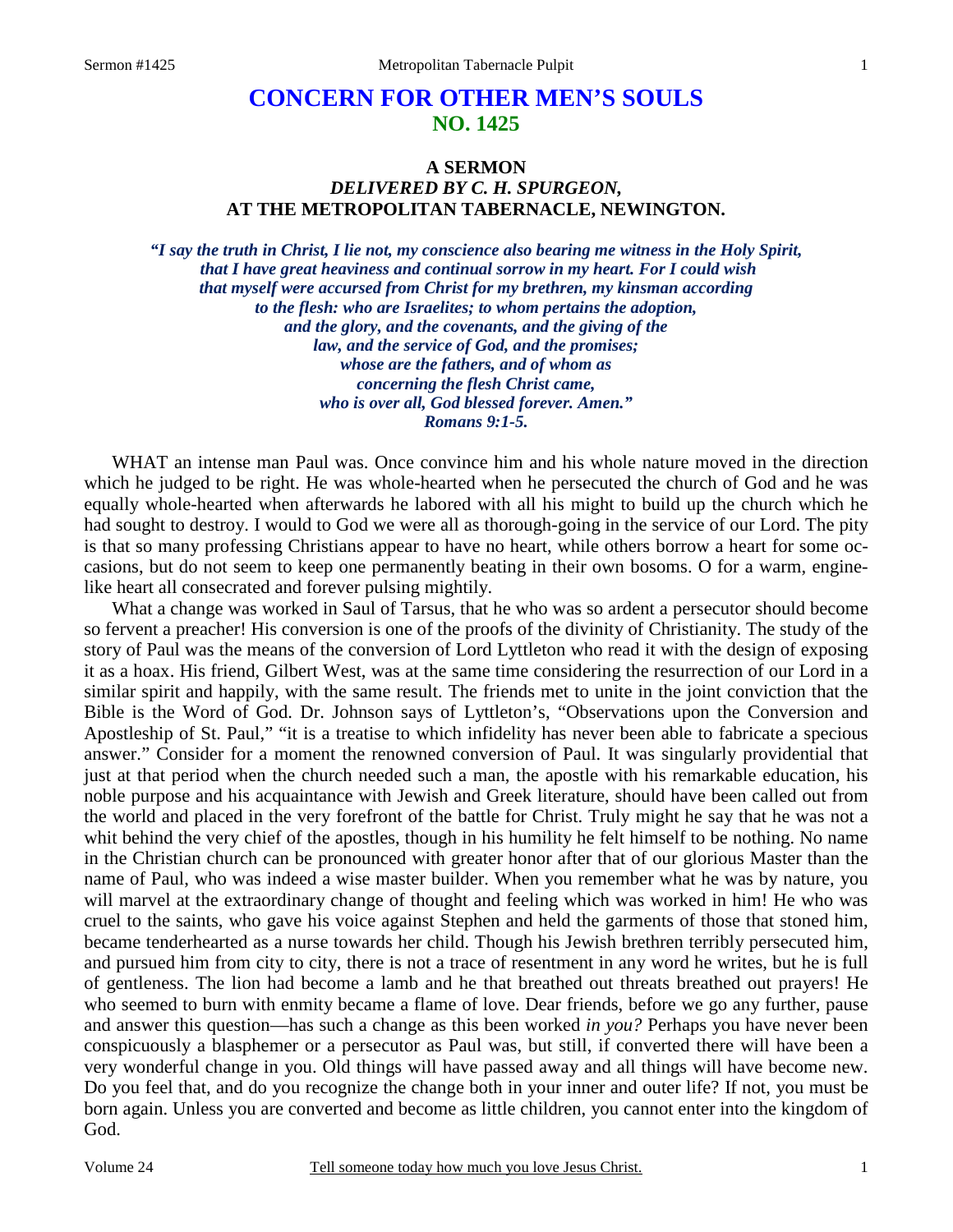Our first thought after reading this passage is, what a wonderfully tender and loving preacher Paul must have been. One of the early fathers was known to say that he wished he could have seen Solomon's temple in its glory, Rome in its prosperity, and Paul preaching. I think the last the grandest sight of the three. Oh, to have heard him speak! It might have shamed us into deeper tones of earnestness. Though, I suppose, his oratory was not very astonishing as mere rhetoric, for some said his speech was contemptible, yet it must have been wonderfully powerful upon the heart, for it abounded in sighs and tears and other tokens of evident emotion. Besides, his awful intensity of look and tone must have made his discourses irresistible. He would never have written as he has done in his epistles, if he had been one who could speak with icicles hanging about his lips. He must have spoken from a burning heart which shot forth red-hot bolts of fiery words. He poured his language out like lava from a volcano, from the flaming furnace of his soul. Therefore his sentences burned their way into the hearts of those who heard him. Brother, if you are called to preach the gospel, let Paul be your model. I reckon that we never preach aright unless we pour out our inmost soul. And unless we long and hunger and thirst for the conversion of our hearers, we might as well be in bed and asleep. We shall teach them to be indifferent if we ourselves are indifferent. If it will satisfy us to read through a little essay or to speak a few godly words without heart and life, we are not called to the ministry, we are not sent, for we feel no woe upon us. We have not the anointing, for the live coal from off the altar has never blistered our lips. John Bunyan says that he often felt while preaching, that he would give up his own salvation for the salvation of his hearers, and I pity the man who has not felt the same. To preach with the harps of angels ringing in your ears, anxious that all your hearers should stand at last among the elect company above, or to preach with the groans of hell rising in your ears and piercing your heart, anxious beyond all things that no man who listens to your voice should ever come into that place of torment—this is the Pauline style. The style of Demosthenes, the manner of Cicero, the method of the forum—these are nothing. Commend me to the eloquence of Paul and to the oratory of his Master, for Paul was a great preacher because he caught his Master's spirit and spoke in the manner of Him of whom they said of old, "Never man spoke like this Man."

Now, coming to the text and dwelling upon it, I shall want to notice first, *the persons about whom Paul felt the anxiety which he expresses.* Then, secondly, *we shall look further into the character of that anxiety.* And lastly, we shall dwell awhile upon *the excellence of each one of us feeling just as Paul did,* for a thousand good results would follow if God the Spirit would bring us to the same condition of heart.

**I.** First, then, WHO ARE THESE PEOPLE FOR WHOM PAUL WAS ANXIOUS BEYOND MEASURE AND OUT OF BOUNDS?

To begin with, they were *his worst enemies*. The name of Paul brought the blood into the face of a Jew. He spat in rage. More than forty of them had bound themselves with an oath that they would slay him, and the whole company of the circumcised seemed, wherever he went, to be moved by the same impulse. He frequently gathered large congregations of Gentiles, who attended to him earnestly, but the Jews stirred up riots and mobs, and frequently, he was in danger of his life from them. They detested him, regarding him as an accursed apostate from the faith of his fathers. Remembering how earnest he had been against Christ, they could not believe in his sincerity when he became a Christian, or, if they did, they hated him as a fanatic whose delusion was mischievous beyond measure. His generous retaliation was to pray for them, no, more, to carry the whole nation on his heart as a burden. "I have continual heaviness," says he, "and sorrow of heart for my kinsmen according to the flesh."

Now, if any of you in following Christ, should meet with opposition, avenge it in the same way. Love most the man who treats you worst. If any man would kill you in his anger, kill him with your loving prayers. If he strikes you on one cheek, turn to him the other also, in submission and lift both hands and eyes to heaven and cry, "Father forgive them, for they know not what they do." Never let oppressors see your anger rise. They will observe your emotion and your grief, and they will perceive that you are naturally vexed and troubled, but let them also see that you bear them no malice, but desire their welfare. I commend this to those who have a hard fight for Christ in the workroom, in the midst of sneers and jests. Never use the devil's weapons, though they lie very handy and look very suitable. Only use Christ's omnipotent weapon of love and so shall you be His disciples.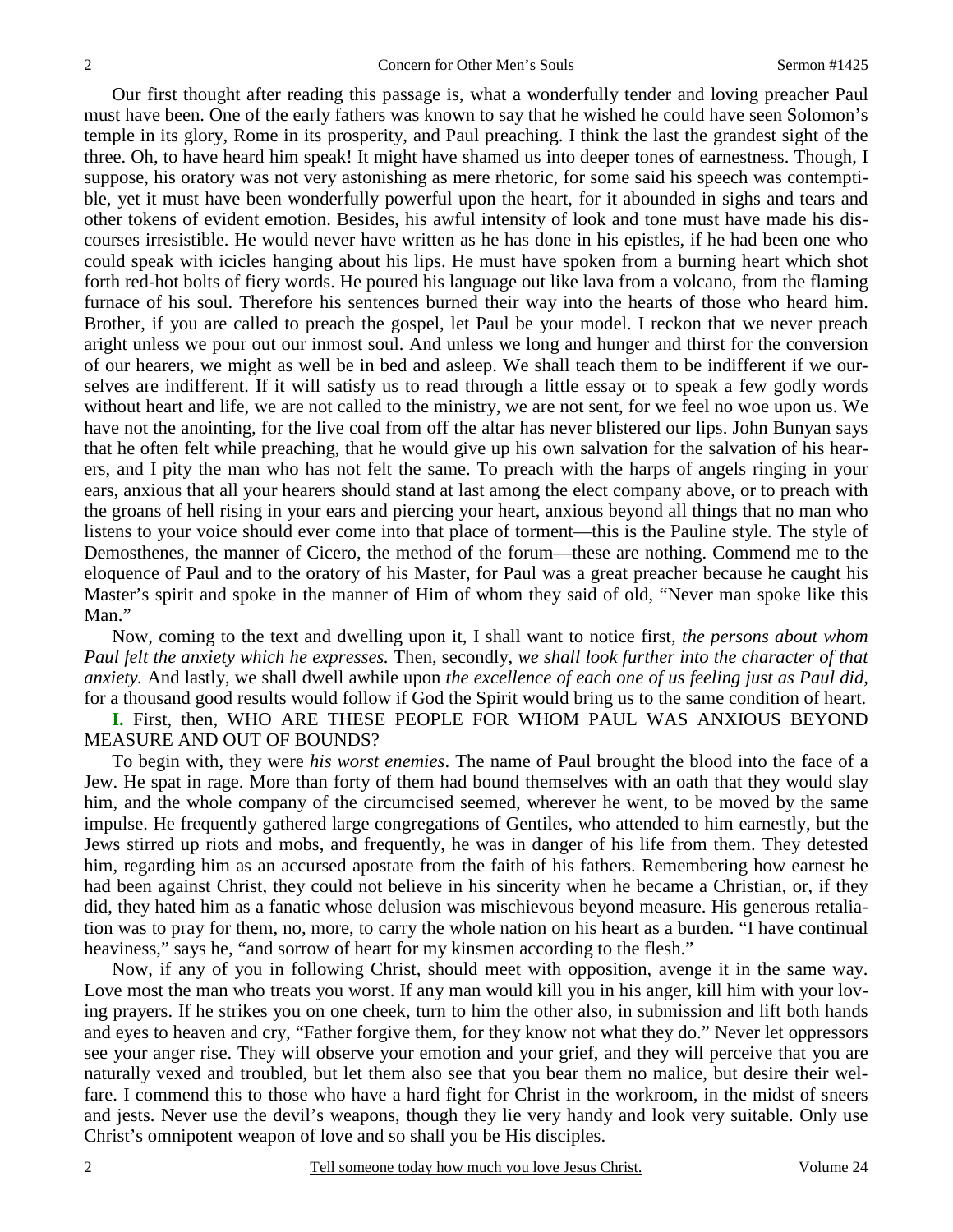Next, these people for whom Paul was in so much concern were *his kinsfolk according to the flesh*. It is well said that charity must begin at home, for he that does not care for his own household is worse than a heathen and a publican. He, who does not desire the salvation of those who are his own kin, "how dwells the love of God in him?" Christianity is expansive, it makes the bosom glow with love to all that God has made, but at the same time, our love does not expand so as to lose force and this is seen when it turns its power towards those who are nearest home. Is your husband unsaved? O woman, love him to Christ! Is your child unconverted? O parent, pray that child to Christ! Are your neighbors still out of Christ? Lay them on your heart as an intercessor before God on their account, and cease not to plead till they are saved. Think much of the heathen. By all means regard India and China and the like, but do not forget Newington Butts, Lambeth and Southwark, or wherever else it is your lot to live. Next to your homes, let your own neighborhoods be first of all considered, and then your country, for all Englishmen are kin. Wherever we wander we are proud of our common country, and like the Romans of old, we are somewhat quick to make known our citizenship. Therefore, let us never cease to plead for this beloved island and our kinsmen according to the flesh. Paul prayed for his countrymen and never let us bear within our bones, a soul so dead as to forget our native land.

We may regard those, for whom he prayed, in the next light, as *persons of great privileges*, a very important point. They had privileges by birth—"who are Israelites." Many of you are highly favored. You are not Israelites, but you are the children of godly parents, which is much the same thing. Almost the first sound you ever heard from your mother's lips was the voice of prayer for you. You can remember when you were taken for the first time, to the house of prayer, when, perhaps, you did not understand anything, but still, your godly friends thought it well that you should sit in your earliest days in the courts of the Lord's house. In that sense you are like the Jews. You have the privilege of being born in the midst of holy and gracious influences, an advantage not to be despised. Those poor gutter children, born we scarcely know where, who pine in poverty and breathe an atmosphere of vice, whose young ears are from the first so much acquainted with the voice of blasphemy that they will never tingle should the profanity of hell be let loose around them. Those, I say, start in the race of life under terrible disadvantages. And you, some of you, have had everything in your favor. For you, the path of right is smooth and there are many beckoning you to walk in it. And yet we tremble for you, lest you, with other children of the kingdom, should be cast out, while many come from the east and from the west and sit down at the banquet of grace. If there are any people we ought to pray for above others, it seems to me they are the unconverted, who live in the light but will not see, who have the bread of heaven upon the table before them but will not eat, who have free grace and dying love sounding in their ears, but yet refuse the wondrous message of grace. Beloved, let us not rest unless we feel a deep concern for those who stand on a par with Israelites, since they have the privilege of being born under a Christian roof.

The objects of Paul's prayer had yet a higher privilege, for it is said, "to whom pertains the adoption." There was an outward adoption. "Israel is my first-born," says God. Israel enjoyed national advantages and we also, living in such a land as this, possess innumerable gospel privileges. England is, as it were, the favorite of heaven. God has been pleased to adopt the nation as His child, giving it special liberty, an open Bible, the free proclamation of the gospel and the church of God in the midst of it to be its light. To Israel belonged the glory, too. That is to say, God had revealed Himself in their midst from the mercy seat in the bright light of the shekinah. And oh, in this very house of prayer, I am sure I may say it, the Lord has manifested His glory very wonderfully. How many hundreds have been turned from darkness to light in this place! At times the power of God has been gloriously revealed. It was so last Sunday evening. We felt it; we distinctly recognized it, and we are looking for many to come forward to declare what God did for souls on that occasion. Well, then, if you have seen this glory, if you have heard the glorious gospel, if you have felt in some degree the working of the gracious Spirit and have had some longings, some wishes, towards salvation, what a sad thing will it be if after all, you should be cast away! I fear that this will be true of many of you, and I have great heaviness in my heart at the thought.

And then they had *the first hold of all the spiritual gifts which the Lord bestowed upon the sons of men.* They had as it were, a monopoly of light and truth among them. The Jewish people had been singu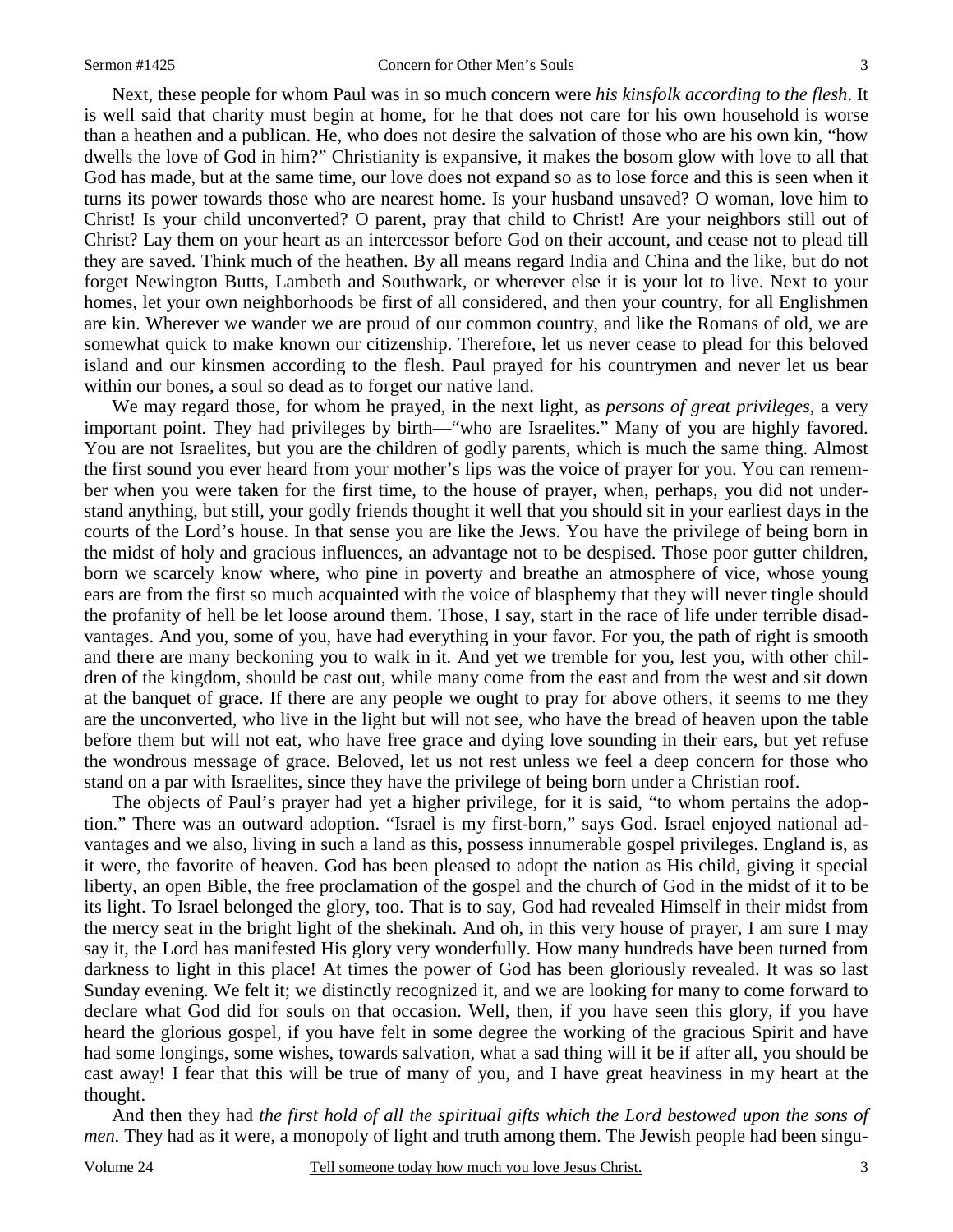larly favored. They had seen God revealing His Son to them by types, by priests, by sacrifices, by the temple, by a thousand signs and marks. Verily the kingdom of God had come very near to them. But the privileges of the Jews were not greater than the privileges of men and women who hear the gospel in these days, for Christ is not so well seen in bleeding bulls and rams and hyssop and scarlet wool as He is seen in the preaching of the gospel. In the gospel, God has torn the veil and made bare His heart to us in the person of His dying Son. You have no longer to search for the mind of God by mysterious hieroglyphs. It is written in plain letters and the wayfaring man though a fool, need not err therein. You have but to hear it and with the exercise of an ordinary understanding, the letter of its meaning may be comprehended. And if there is a willing heart, no matter how small the capacity of the mind, there is intellect enough to receive the saving truth. You do not now live in the moonlight of the Jewish dispensation, but you bask in the noontide sunlight of truth. God, who spoke to our fathers by the prophets, has in these last days spoken to us by His Son, who is the express image of His person and the brightness of His glory. "See that you refuse not Him that speaks." Because we fear you may do so, our heart is heavy and we have sorrow of heart for some of you. We are distressed for you whose feelings come and go like the midnight meteor. Your case is one of such peril that we are deeply concerned about you. O God, help all Your servants to feel what a dreadful thing it will be for persons so highly privileged to be lost forever.

I should not have completed the subject if I did not say that Paul had a great concern for these people because *he saw them living in the commission of great sin.* Some of them were exceedingly moral and the bulk of them extremely religious, and yet they were living in gross sin. Do you know what is the greatest of sins? It is to be at enmity with God. The most damning of iniquities is to refuse Christ. Did God send out of His bosom His only-begotten Son to die for men, and do men reject Him? Ah, this is worse than rejecting the law, worse than rejecting the gospel, for it is a direct personal insult to the loving God—this rejecting the Son of God, His only Son, His bleeding, dying Son. Here sin reaches its climax and surpasses itself in infamy.

These men rejected Christ and set up their phylacteries, their paying of tithes of anise and mint and cumin, their fasting thrice in the week and I know not what trifles besides, in insulting competition with the Savior. In the same manner at this hour, many persons value their external religiousness above faith in Jesus. They attend to the ceremonies of this church or of the other, and refuse the righteousness of God in Jesus Christ. The greatest of sins lies there. You may as easily be lost religiously as irreligiously unless your religion is God's religion and is based upon faith in His dear Son. This grieved the apostle, that they were mad against Him whom they ought to have loved, and were violent against Him in whom they should have believed, so that they had become a race anathematized from Christ. I know he means that, because he says he could wish that he himself could stand in their place, and take that anathema upon himself which he felt was upon them. They had said, "His blood be on us and on our children," and Paul knew that it would be. He remembered the Master's words when He said, "O Jerusalem, Jerusalem, how often would I have gathered your children together as a hen gathers her chickens under her wings and you would not. Behold your house is left unto you desolate." He could see in spirit the siege of Jerusalem, the most tremendous of all human slaughters, the most fearful of all scenes of blood enacted on the face of the earth. And His heart sank within him, and his spirit trembled at the thought of the tremendous judgment. Some in these days describe the penalty of sin as though it were a trifle. I beseech you, do not regard them. If I had one dying before me whom I loved, if I was in any fear about the salvation of that dying person, I would not say, "Perhaps when you go out of this world you may be unsaved, but there is a larger hope, and I would not have you distress yourself about immediate repentance, for mercy may come to you in another state." Sirs, I dare no more talk that way than administer a draught of poison to one I love. No, rather would I say. "My brother, my sister, it is now or never with you. Seek the Lord while He may be found. Call upon Him while He is near. For when once the Master of the house has risen up and shut the door, and you begin to stand outside and knock and to say, 'Lord, Lord, open unto us,' He will not say, 'Wait a while. I will open by-and-by,' but His final reply will be, 'Verily I say unto you, I know you not.'" There is no hope of blessing for those who die impenitent anyhow or anywhere, but they must depart, depart, depart, and that forever. O my hearer, I beseech you do not run the risk of the everlasting wrath of God. May God help you by His infinite mercy, to feel how terrible a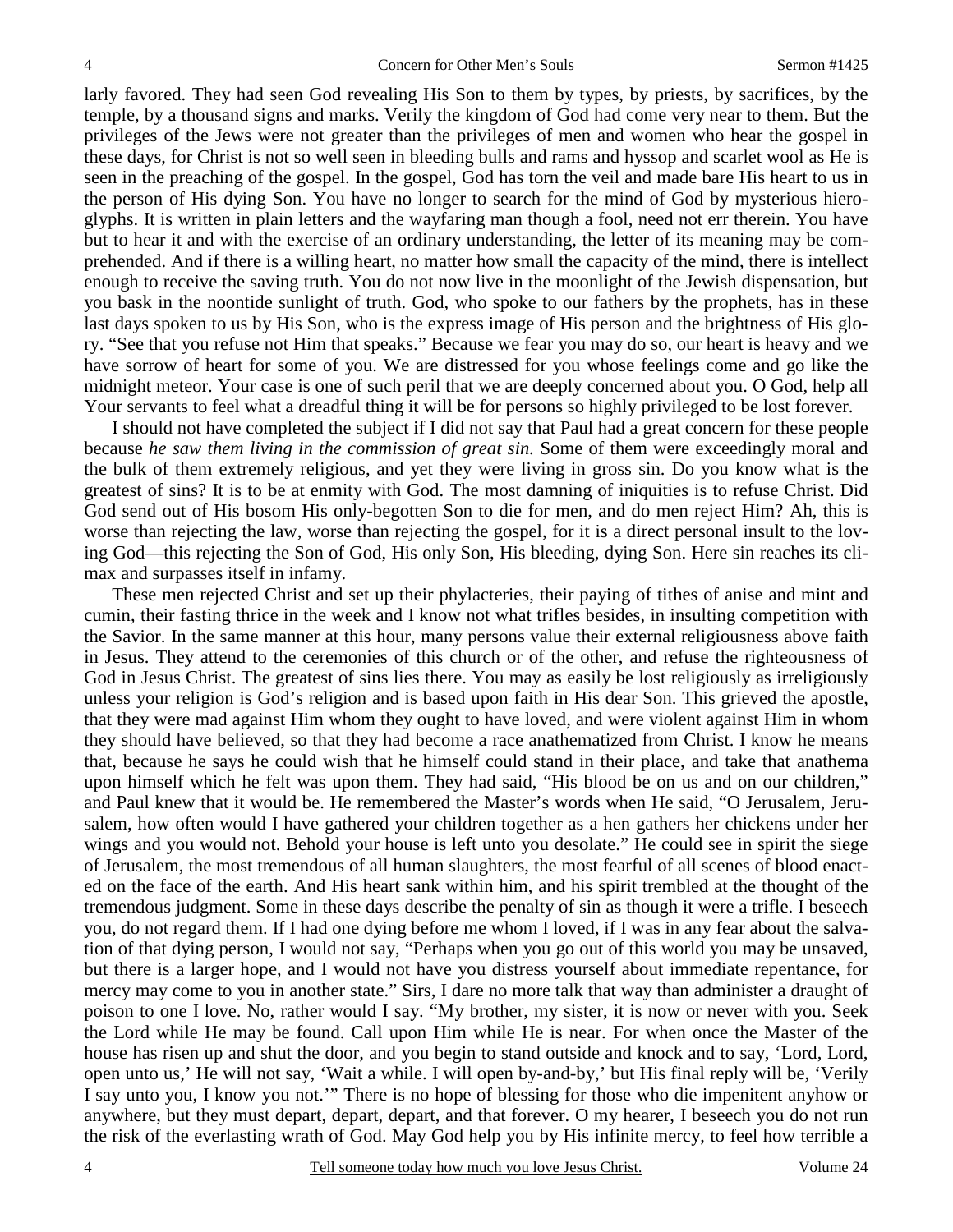thing it is to be out of Christ, for our God is a consuming fire and it is written, "Beware you that forget God, lest I tear you in pieces and there be none to deliver." Now the thought of all this made the apostle feel great heaviness and continual sorrow in his heart for his brethren, his kinsfolk according to the flesh. If he had thought that they would be annihilated when they died, he would have had no heaviness about them. If men and women are nothing after all, but cats and dogs and have no immortal souls, I for one, will never bother my head about them. If they can die, let them die, it is nothing to me that they should be immortal. It is because I know that they *are* immortal and if they die unsaved they will have forever to endure the wrath of God, that my soul feels and desires, to feel more than ever, a continual heaviness of heart concerning every unsaved soul that still lives. God grant us more of this heaviness of spirit. May we be deeply pained by that dread, awful, overwhelming, I will even dare to add horrifying, thought of souls being lost forever.

**II.** I have spoken enough, then, as to the persons for whom Paul was anxious. Now let us notice, secondly, HIS DESCRIPTION OF THIS ANXIETY, which was *very truthful*. There was no sham about it. It is pretty easy to work yourself up into a state of feeling, but it was not passing emotion with Paul, it was deep, true, constant grief. He says, "I say the truth in Christ, I lie not, my conscience also bearing me witness in the Holy Spirit." He did not fancy that he felt, but he really was heart-broken for guilty souls. He did not sometimes get up into that condition or down into it, but he lived in it. "I lie not," he says, "I do not speak more than the truth. I do not exaggerate." For fear he should not be believed he asserts as strongly as is allowed to a Christian man, "I say the truth in Christ. I lie not." His was true heaviness, real sorrow. Do we feel the same, or is it only a little excitement at a revival meeting, a chance feeling which passes over us through sympathy with other people who are earnest? May the Lord plow your soul deep, dear friend. If He means you to be a soul-winner, He will. May the plowers make deep furrows upon your heart, as once they did upon your Master's back. You are not fit to carry souls on your heart till it has been bruised with grief for them. You must feel deeply for the souls of men if you are to bless them.

Paul's feeling was *very gracious*. It was not an animal feeling, or a natural feeling, it was a gracious feeling, for He says, "I say the truth in Christ." When he was nearest to his Lord, when he felt most his union with Christ and communion with Him, then he felt that he did mourn over men's souls. It was truth *in Christ* that he was expressing, because he was one with Christ. He had a love for sinners because his very soul was knit to Christ. He had heaviness such as his Master knew when He also was very heavy, and sweat great drops of blood in Gethsemane, in the day of His passion. O beloved, we need the Spirit of God to work this feeling in us. It is of no use to try to get it by reading books, or to pump yourself up to it in private, this feeling is the work of God. A soul-winner is a creation. As a Christian has to be created, so out of a Christian the soul-winner has to be fashioned. There has to be a careful preparation, a softening of the soul to make the worker know how naturally to care for the welfare of others. Paul had been trained and qualified for soul-saving work.

He says that his conscience bore him witness that he spoke the truth and then he says the Holy Spirit bore witness with his conscience. May we have such a manifest love for sinners that we can ask the Holy Spirit to bear witness that we have it. Brothers, sisters, I am sometimes afraid that our zeal for conversion would not stand the test of the Holy Spirit. Perhaps we want to increase our denomination, or enlarge our church for our own honor. Or we want to get credit for doing good, or to feel that we have power and influence over others. None of these motives can be tolerated. Our concern for souls must be worked in us by the Holy Spirit. It must come irresistibly upon us and become a master passion. Just as the birds, when the eggs are in the nest, have upon them what the Greeks call a fondness, a natural feeling that they must sit on those eggs, and that they must feed those little fledglings which will come from the eggs. So if God calls you to win souls, you will have a natural love for them, a longing worked in you by the Holy Spirit, so that the whole of your being will run out in that direction, seeking the salvation of men.

Then the apostle goes on to say that he had *great heaviness*, not only heaviness, but *great* heaviness. Was he, therefore, an unhappy man? By no means, he had great joy in other things, though he had great heaviness on this point. We are not to imagine that Paul went about publicly groaning and sighing be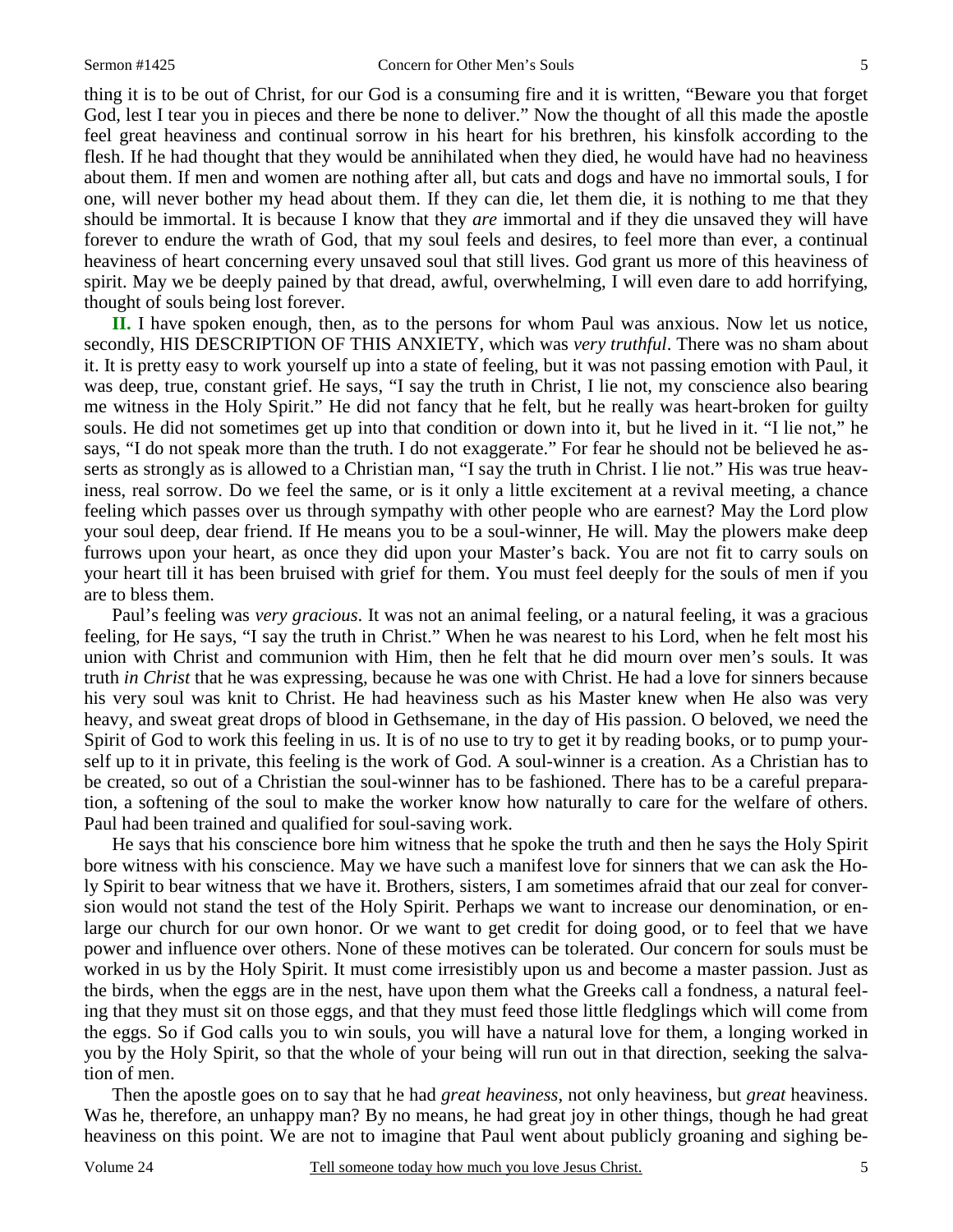cause Israel was not saved. Oh, no. He rejoiced in the Lord and bade others rejoice. But still there was the skeleton in the closet. A silent heartbreaking grief was on him. We are many men in one, and each man is a very complicated piece of mental machinery. We can be in great heaviness and in great exultation at the same time. Whenever Paul's thoughts turned towards his brethren, a great heaviness came upon him. It bore him down and he would have sunk under it if it had not been for sustaining grace. "O God," he said, "shall my nation perish? Shall my people die? Shall my kinsmen be anathema? Shall it come to this, that they shall hear the gospel in vain and perish, after all?"

He had great heaviness, and he tells us that this did not come on him at times, but that he always felt it whenever his thoughts turned that way. I have *"continual sorrow* in my heart." In his very heart, for it was not a superficial desire. A continual sorrow, for it was no fitful emotion. It always grieved him to think that his kinsmen should reject Christ. He thought of Jerusalem and of its doom. He thought of his brethren and their unbelief, and then he thought of how they had been the enemies of Christ, and therefore sorrow filled his heart. I could wish that in full many a professor the same sorrow reigned, for then there would be much more holy work done for souls.

The strongest expression which Paul uses is that which is contained in the third verse, "For I could wish that myself were accursed from Christ for my brethren, my kinsmen according to the flesh." The margin reads, "Separated from Christ." Now this text has so puzzled the expositors that they have done their very best to kill it and tear out its heart, to get rid of its obvious meaning. They have invented all kinds of interpretations, such as that he did once wish himself separated from Christ. Now, do you think the apostle Paul would have begun by saying, "I say the truth in Christ, I lie not," and so on, if after all that mountain of expression, he was going to bring out this little insignificant sense, that once upon a time he also wished to be separated from Christ? Besides, the Greek does not bear such a preposterous rendering. Our version has given as fully as it could, the meaning of the apostle. The gentlemen who like to dissect texts and pull them to pieces say, "Well, but he could not have wished to be an enemy to Christ, an enemy to God and to be lost, and yet he could not be lost without being an enemy to Jesus." My dear friends, if you take passionate expressions to pieces with icy hands, you will never understand anything which comes from the heart. Of course the apostle never thought of wishing that he could be an enemy to Christ. But he did sometimes look at the misery which comes upon those who are separated from Christ, until he felt that if he could save his kinsmen by his own destruction, yes, by himself enduring their heavy punishment, he could wish to stand in their place. He did not say that he ever did wish it, but he felt as if he *could* wish it when his heart was warm. His case was parallel with that of Moses when he prayed the Lord to spare the people and said, "If not, blot my name out of the Book of Life." Do you think He wished it done? No, it was because that blotting out would have been to him the most horrible thing supposable, that therefore, he went even to that length for the good of his people. Because the last of all things the apostle could have thought of was being separated from Christ, therefore he says there were times when he could even have borne that most horrible, unthinkable thing, if he could but have saved the people. Is there a minister of Christ who has not sometimes used expressions which cool logic could never justify? Why, sirs, love knows nothing of grammar even in its common talk. A true passion grinds words to dust. When the heart is full of love, even the boldest hyperboles are simple truths. Extravagances are the natural expression of warm hearts, even in ordinary things, and when a man's whole soul gets to seething like a caldron and boiling like a pot, with sympathy and pity for men that are being lost, he speaks what in cold blood, he never would have said. What the cool doctrinalist pulls to pieces and the critic of words regards as being altogether absurd, true zeal nevertheless, feels. Some of us have felt at times that our lives would have been cheaply spent a thousand times over by the bloodiest and most cruel deaths, if we could save our hearers. And there have been moments of passion when we have been ready to say, "Ah, if even my destruction could save them, I could almost go that length." Why this is Christ's method. This is Christ's method. "He saved others, Himself He could not save." It may be an extravagance in us, since we are not able to redeem our brothers and sisters or give God a ransom, but it is a blessed extravagance. Men are extravagantly prudent nowadays, extravagantly dubious, extravagantly profane, and some of them extravagantly able to deny what their conscience must know is true. They may therefore, well permit the minister of Christ to be extravagant in his love for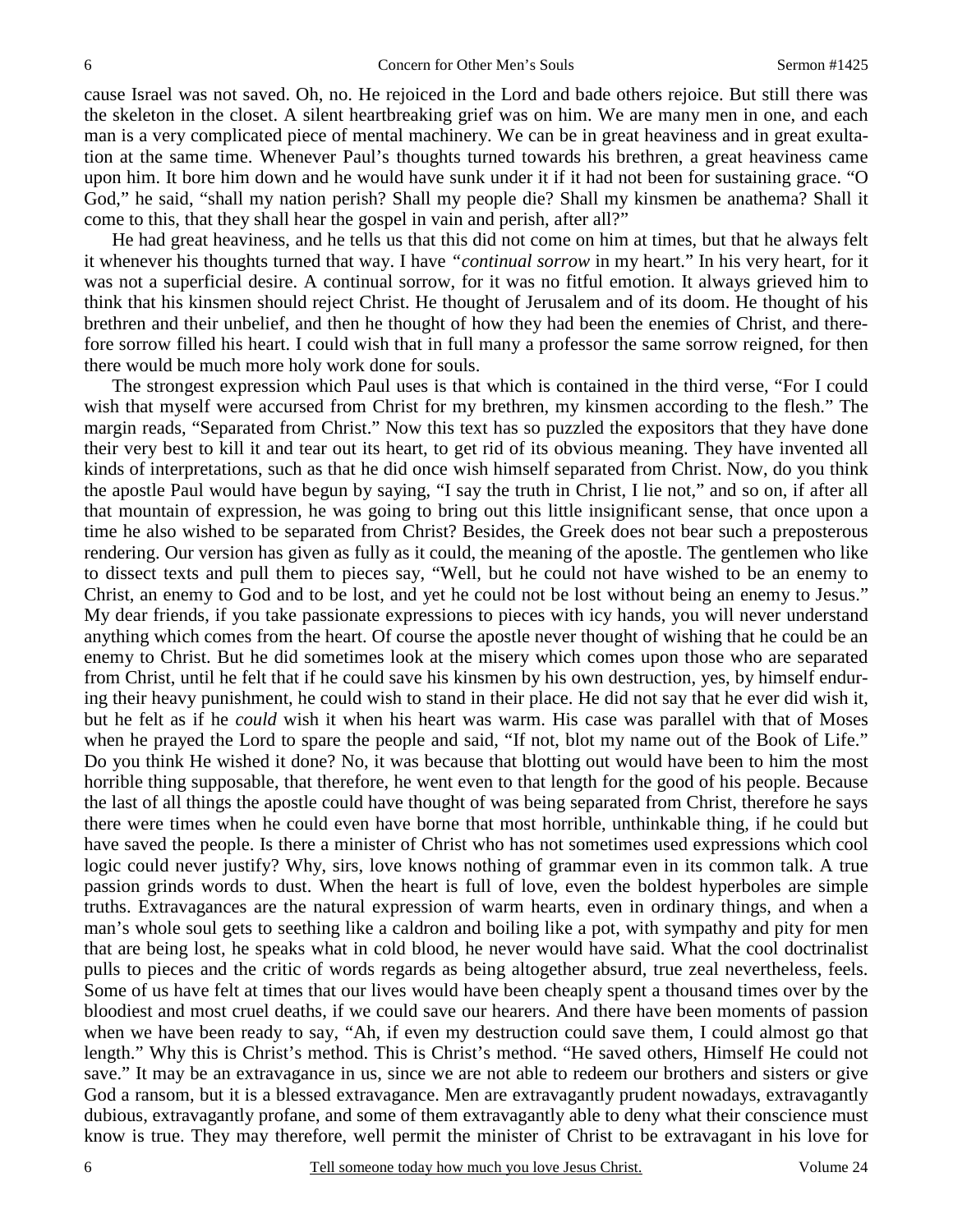others. I like a bit of hyperbole in our hymns. For instance, I admire the extravagance of that verse of Addison's—

#### *"But, oh, eternity's too short To utter half His praise."*

A gentleman said to me, "That cannot be, because eternity cannot be short, and therefore it cannot be too short." If the Lord had put a drop of poetry into that critic's nature, he would not have dealt so harshly with the poet's language. And if the same Lord had put a little of the fire of grace into the nature of some hard-headed commentators, they would have understood that this passage is not meant to be cut to pieces and discussed, but it is intended to be taken boiling hot and poured upon the enemy after the fashion of the olden times, when they poured melted lead or boiling pitch upon the besiegers who wished to take a tower or city. Such a text as this must be fired off red-hot. It spoils if it cools. It is a heart business, not a head business. The apostle means us to understand that there was nothing which he would not suffer, if he might save his kindred according to the flesh.

**III.** Well, now, I close my sermon by speaking upon THE EXCELLENCES OF THIS SPIRIT, because I pray the Lord to work it in each of you. I wish all felt it, but there are generally some in every church who will never warm up to the right point. If we could once get the whole church up to blood heat, we might be content. I never want you to get to fever heat, but to blood heat—the heat of the blood of Christ—to love as He loved. Oh, to get there and to stay there!

Well, what would be the result, if we all felt as Paul did?

The first effect would be *likeness to Christ*. After that manner He loved. He did become a curse for us. He did enter under the awful shadow of Jehovah's wrath for us. He *did* what Paul *could wish,* but could not do. He passed under the awful sword that we might be delivered from its edge forever. Brethren, I want you to feel that you would pass under poverty if you could save souls better by being poor. That you would gladly endure sickness if from your sick bed you could speak better for Christ than now. Yes and that you would be ready to die, if your death might give life to those dear to you. I heard of a dear girl the other day, who said to her pastor, "I could never bring my father to hear you, but I have prayed for him long and God will answer my request. Now, dear pastor," she said, "you will bury me, won't you? My father must come and hear you speak at my grave. Do speak to him. God will bless him." And he did and her father was converted. The death of his child brought him to Christ. Oh to be willing to die if others may be saved from the eternal death. God give us just such a spirit as that. This should be our constant feeling, how else can we become like Christ?

If we have this spirit it will *save us from selfishness*. They say—but it is a great falsehood—that we teach people to look after their own salvation, and then being saved, we bid them wrap themselves up in self-content. Was anything ever spoken more contrary to fact? We do urge men to seek to be saved from sin. How can they bear to abide in it? But the first instinct of a saved soul, to which we continually appeal, is a longing to bring others to Christ. Yet, brethren, lest there should grow up in your spirit any of that Pharisaic selfishness which was seen in the elder brother in the parable, ask to feel a heaviness for your prodigal younger brother, who is still feeding swine. Pray for him that he may come to his father's house. It will keep your soul sweet if you open the window of sympathy and let the heavenly air of love blow through you.

This *will save you from any difficulty about forgiving other people*. I do not suppose that Paul *forgave* the Jews, for what they did to him, because he never went the length of thinking that he had anything to forgive. He loved them so much that he took their ill usage without anger or resentment. He loved them, therefore he bore with them. You will bear with those who scoff at you, and you will put up with the idleness of the boys and girls in your class if you love them. Love mankind with all your soul, and you will feel no difficulty in exercising patience, forbearance and forgiveness.

This spirit will also *keep you from very many other griefs*. Some people are always fretting for need of something to fret about. No people are more uneasy than those who have nothing to do and nothing to think about. Such persons keep a little growlery in the house and use it as a trouble factory where they invent grievances. There are people that I know of who ought to be as merry as the birds of the morning, and yet they are always worrying and stewing about nothing at all. Now, the best way to kill one grief is